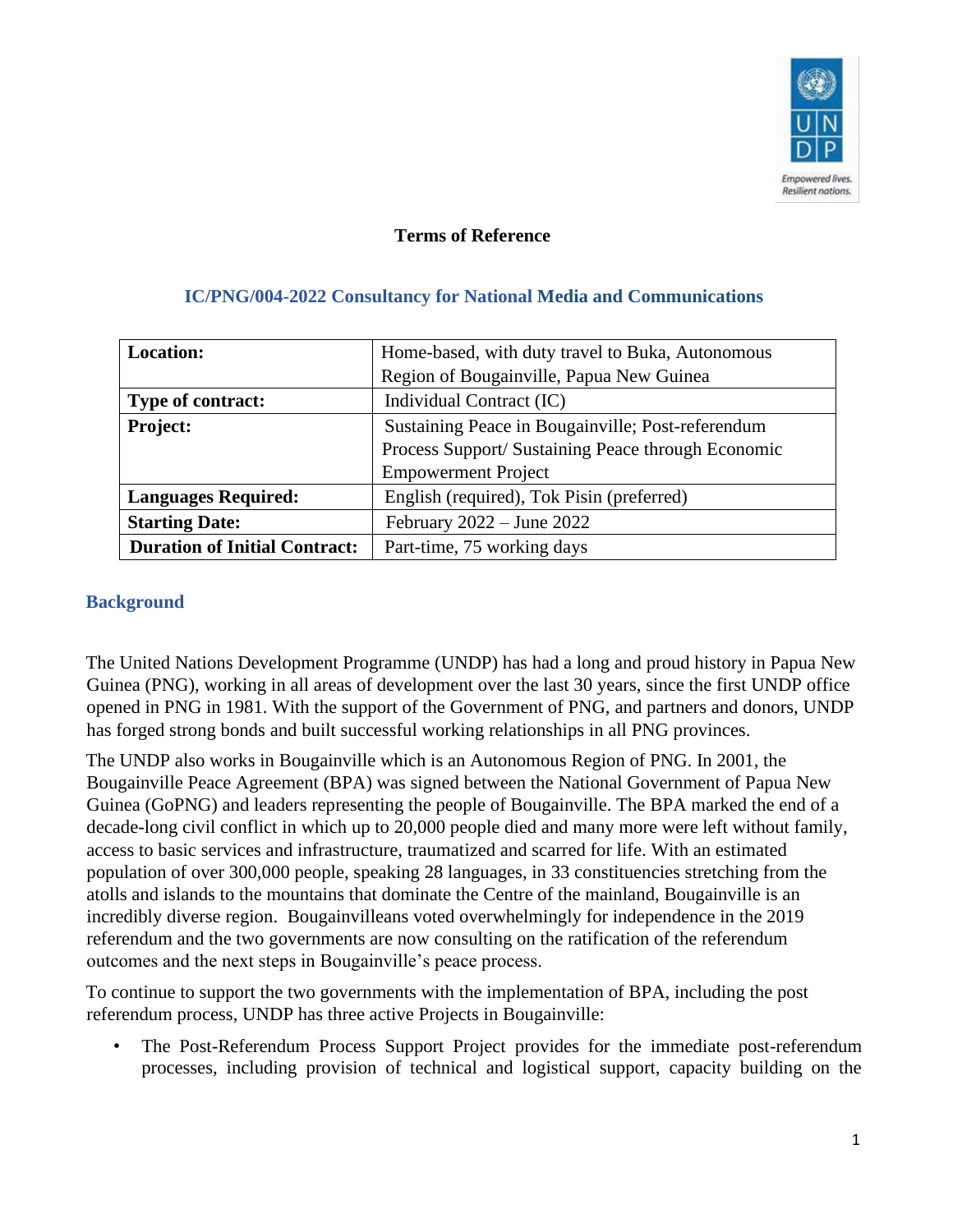

ratification process, continued awareness to the people of Bougainville and PNG on the progress and ensuring inclusive opportunities that supports meaningful participation.

- A cost extension of the PBF's Sustaining Peace in Bougainville Project, implemented by UNDP, UN Women and UNFPA runs in parallel to the above project and ensure the post-referendum process is inclusive, with the participation of marginalized groups (women, youth and veterans). In addition, the project will work with the key actors to support outlying factions, who remain outside of the peace agreement, engage in the dialogue and come into the peace architecture.
- Sustaining Peace through Economic Empowerment Project is designed to support the ongoing Bougainville peacebuilding process on political and economic dimensions. The project will provide independent, neutral support to the two governments to assist in the progression of the BPA with a particular focus on the post referendum process. Capacity building of key participants involved in the political dialogue Assistance for the ratification process on achieving the future political status of Bougainville following the referendum outcome. In addition, the Government of Japan's assistance will stimulate opportunities for investment and jobs, particularly for youth and women.

The post of the Media and Communications Consultant will be focused on proving expert support to national partners in developing and disseminating key messages on post-referendum process and communication products and leading awareness raising and communication campaigns on postreferendum, ratification, and BPA in Bougainville and nation-wide. The Media and Communications Consultant will work closely with key stakeholders and partners in the Autonomous Bougainville Government and the National Government, in partnership with local civil society organizations, women and youth groups and others. The Incumbent will support implementation of the post referendum consultations and awareness raising activities, ensuring marginalized groups such as outlier factions, women, youth and veterans have an opportunity to understand and partake in discussions. He or she will be working directly with the Media Bureau of the National Coordination Office for Bougainville Affairs (NCOBA) of Papua New Guinea and Department of Independence Mission Implementation (DoIMI) of Autonomous Bougainville Government (ABG). The incumbent will serve under UNDP's peacebuilding and governance programme and will report to the Project Manager in Buka with oversight of the Assistant Resident Representative based in Port Moresby.

#### **Scope of Work**

The Consultant, with overall guidance from the UNDP Peacebuilding Fund Project Manager and the UNDP PNG Assistant Resident Representative (Governance) will undertake the following:

**Activity 1.** Plan and launch communication and awareness raising campaign on post-referendum, ratification processes and BPA in Bougainville and nationwide

The Consultant will closely coordinate with the ABG's Bureau of Public Affairs, Media and Communication and media department of NCOBA of GoPNG on development and dissemination of communication plan and campaign on BPA, post-referendum and ratification process. In the course of planning and implementing of the communication campaign, the Consultant will provide trainings to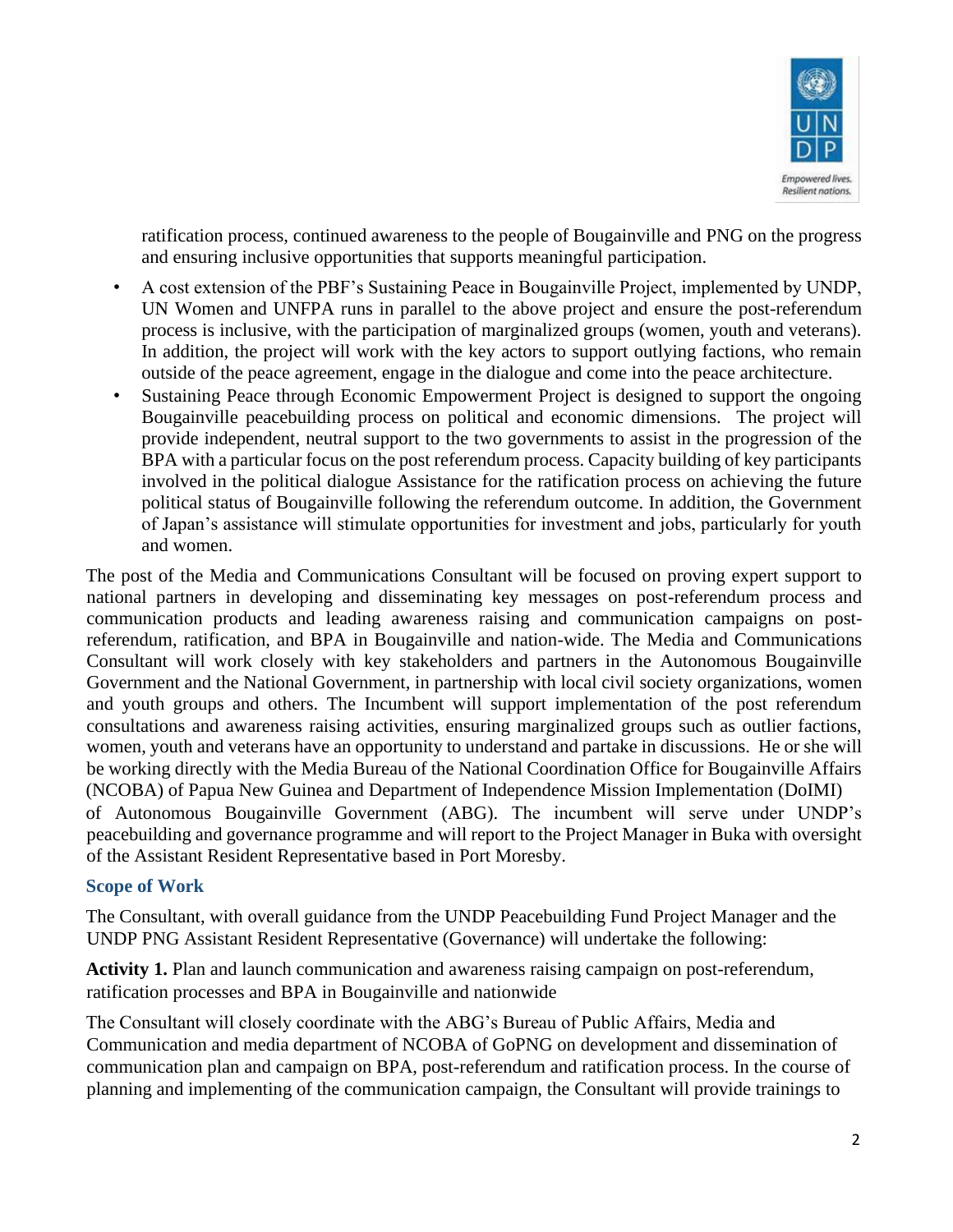

media departments to sensitize and train national partners on effective communication coverage of post-referendum process. The Joint Communication Working Group (JCWG) comprised of media focal points of ABG and NCOBA has currently prepared a draft Communication Strategy and working on joint key messages for post-referendum awareness raising processes, that needs to be finalized with direct input and guidance from the Consultant.

The Consultant will ensure that outcome of communication campaign is duly documented by national partners, through collecting necessary evidences, such as surveys on general understanding of ratification and post-referendum process among people in Bougainville and across the country, keep approximate record on number of viewers of communication materials, number of people reached through awareness raising and communication campaign, including women, men and young people in Bougainville and nationwide.

## **Deliverables:**

1a: Finalsed communication plans of the ABG's Bureau of Public Affairs, Media and Communication and media department of NCOBA on BPA, post-referendum and ratification processes

1b: Evidence of conducted training to media departments of ABG and NCOBA on effective communication coverage of post-referendum process. This includes training agenda, list of participants, training reports, filled pre and post-tests and analysis of these tests in the training report.

1d: Instruments, survey questions and tools to assess general understanding on ratification and postreferendum process among Bougainvillean population and countrywide.

1e: Media Reports on launch, implementation, and coverage of the Communication campaign, lead by the ABG's Bureau of Public Affairs, Media and Communication and media department of NCOBA

**Activity 2.** Assist national partners to produce and disseminate objective, accurate and user-friendly content and messaging on the BPA, post-referendum and ratification processes, including Bougainville Economic and Investment Summit

The Consultant will review information materials and communication products on agreed National Parliament ratification process, and assist producing information materials and communication products on ratification, post-referendum process and BPA. The Consultant will supervise production and media companies, contracted by UNDP and responsible for development of media products and communication materials on post-referendum process, including print media, radio and TV outlets. The communication products include, but not limited to posters and leaflets, explanatory video and radio programmes with information interviews and keynote speakers among government officials, political leadership, civic activists, including local peacebuilders, women and youth activists, highlighting topics on post-referendum process and BPA. Prior to production of print, video and radio materials, the Consultant will review, provide constructive feedback, outline key messages and propose the script, as well as speakers and heroes for communication products.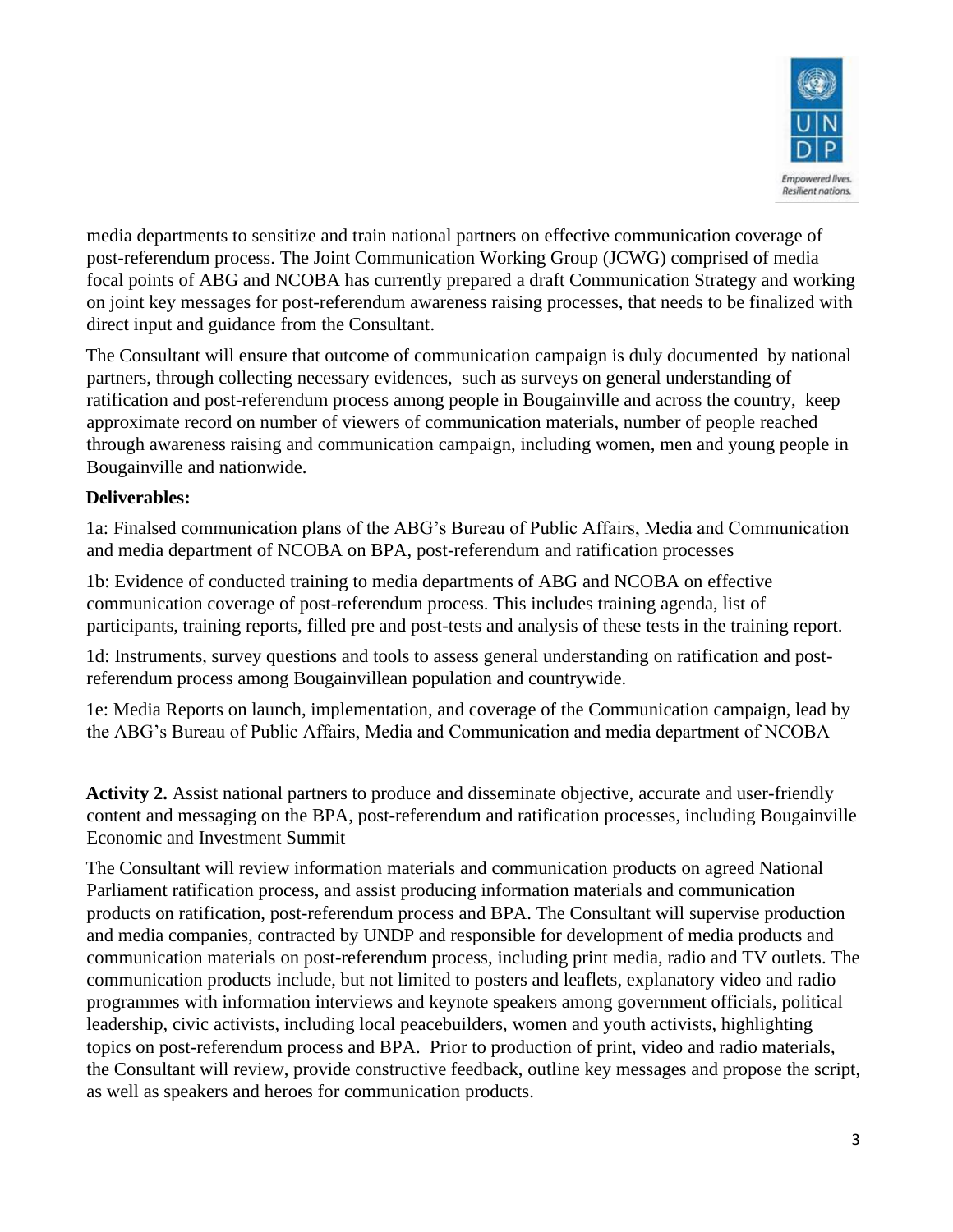

The Consultant will also provide communication support in planning and launching communication campaign of the Bougainville Economic Investment Summit, that is planned to take place in 2022. This will include preparing content for the information outreach and developing materials for the Summit, such as leaflets, brochures, and preparing a layout for the event website.

#### **Deliverables:**

2a: Evidence of commenting and constructive feedback to development of print media materials on post-referendum, ratification and BPA

2b: Evidence of commenting and constructive feedback and proposals for development of the script and key messages of the radio programmes on post-referendum, ratification and BPA

2c: Evidence of commenting and constructive feedback and proposals for development of the script and key messages of videos and documentaries on post-referendum, ratification and BPA

2d: Communication materials for the Summit, such as leaflets, brochures, and preparing a layout for the event website.

**Activity 3.** Support planning project activities and events on BPA and post-referendum awareness raising, prepare feature stories with direct quotes from project partners and beneficiaries

The Consultant will provide coverage of project activities and events, consultation and dialogue meetings (no less then 5 articles from project events) with direct quotes, quality photos, also published in local media outlets. One of these articles should portray communication and awareness raising activities implemented nationwide on BPA, ratification and post-referendum process through Joint Town Hall meetings. The Consultant shall provide support in planning and implementation of awareness raising events, such as Joint Town Hall meetings, ensuring participation of key speakers, in liaison with Media departments of ABG and NCOBA.

The Consultant shall prepare two feature stories on the outcome of communication and awareness raising campaign, one in Bougainville and one nationwide, aimed at increasing awareness on BPA, ratification and post-referendum process.

# **Deliverables:**

3a: coverage of project activities and events, consultation, and dialogue meetings (no less than 5 articles) with direct quotes, quality photos

3b: two feature stories on the outcome of communication and awareness raising campaign, one in Bougainville and one nationwide

**Activity 4.** Conducting one two-day training on conflict sensitive journalism and news reporting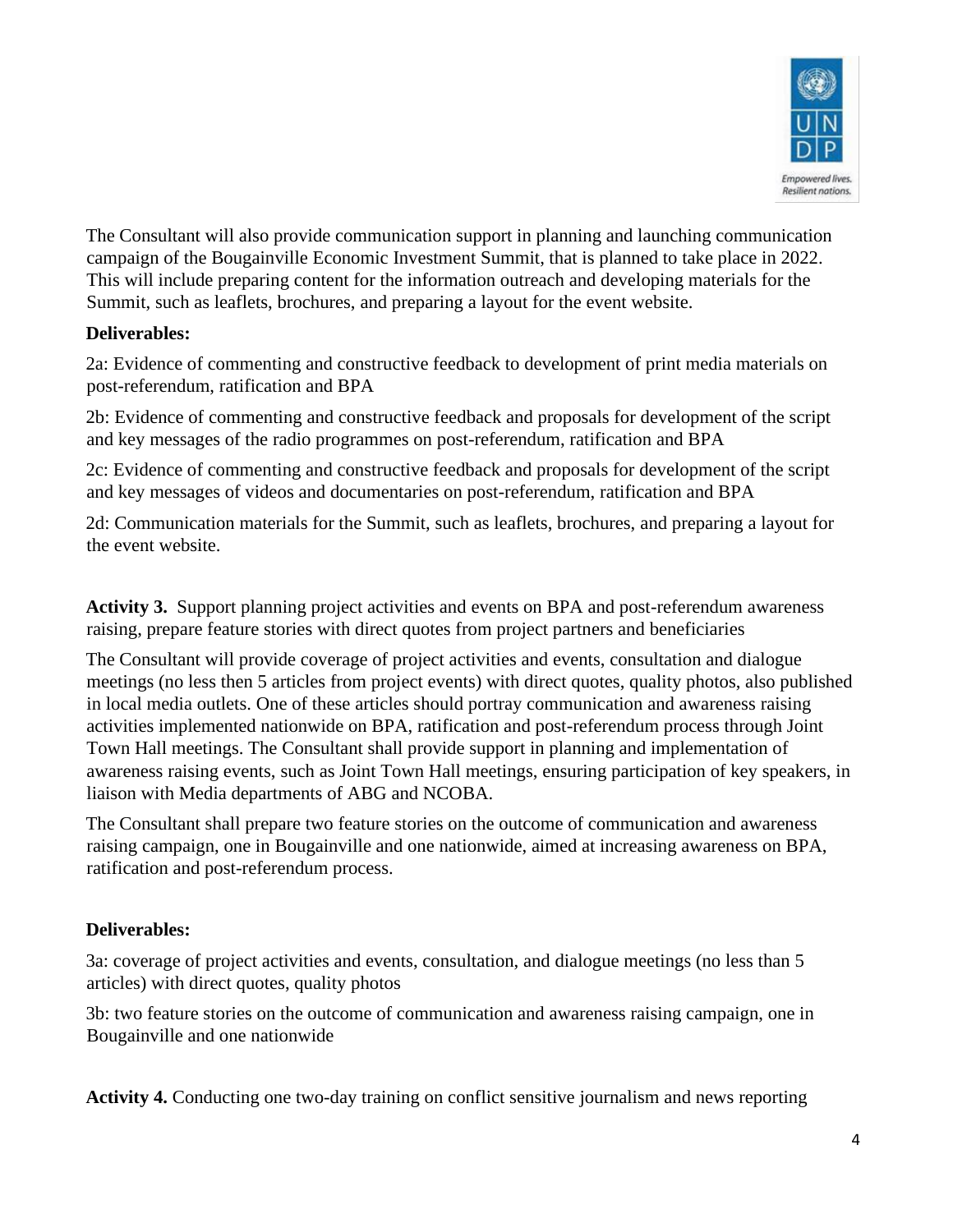

To strengthen conflict sensitive post referendum reporting on Bougainville and ratification process, the Consultant shall conduct one two day training, one in Buka on conflict sensitive journalism and news and post-referendum reporting to ABG and GoPNG media departments, journalists, local and countrywide media outlets. The Consultant shall explore possibility of launching a media award for conflict sensitive news reporting on Bougainville, post-referendum and political consultation dialogue processes in collaboration with Papua New Guinea Media Council.

The Consultant shall be available to undertake the other tasks related to media and outreach as directed by the Assistant Resident Representative and Project Manager.

#### **Deliverables:**

4a: Evidence on conducted training on conflict sensitive journalism and news reporting. This includes training agenda, list of participants, training reports, filled pre and post-tests and analysis of these tests in the training report.

4b: Final Report for project activities with approval by UNDP

| <b>Key milestones or deliverables</b>                                                                                                                                                                                              | <b>Report due</b> | <b>Number</b><br><sub>of</sub><br>working<br>days | <b>Payment</b><br>Percentage | <b>Review</b><br>and<br><b>Approvals</b>  |
|------------------------------------------------------------------------------------------------------------------------------------------------------------------------------------------------------------------------------------|-------------------|---------------------------------------------------|------------------------------|-------------------------------------------|
| submission<br>Payment<br>upon<br>and<br>acceptances of progressive report for<br>the month of February 2022<br>Submission of an agreed preliminary<br>work plan with estimated submission<br>dates for key tasks and deliverables. | 15/02/22          | 5                                                 | 10%                          | <b>UNDP ARR</b><br><b>Project Manager</b> |

# **Installment schedule and Deliverables**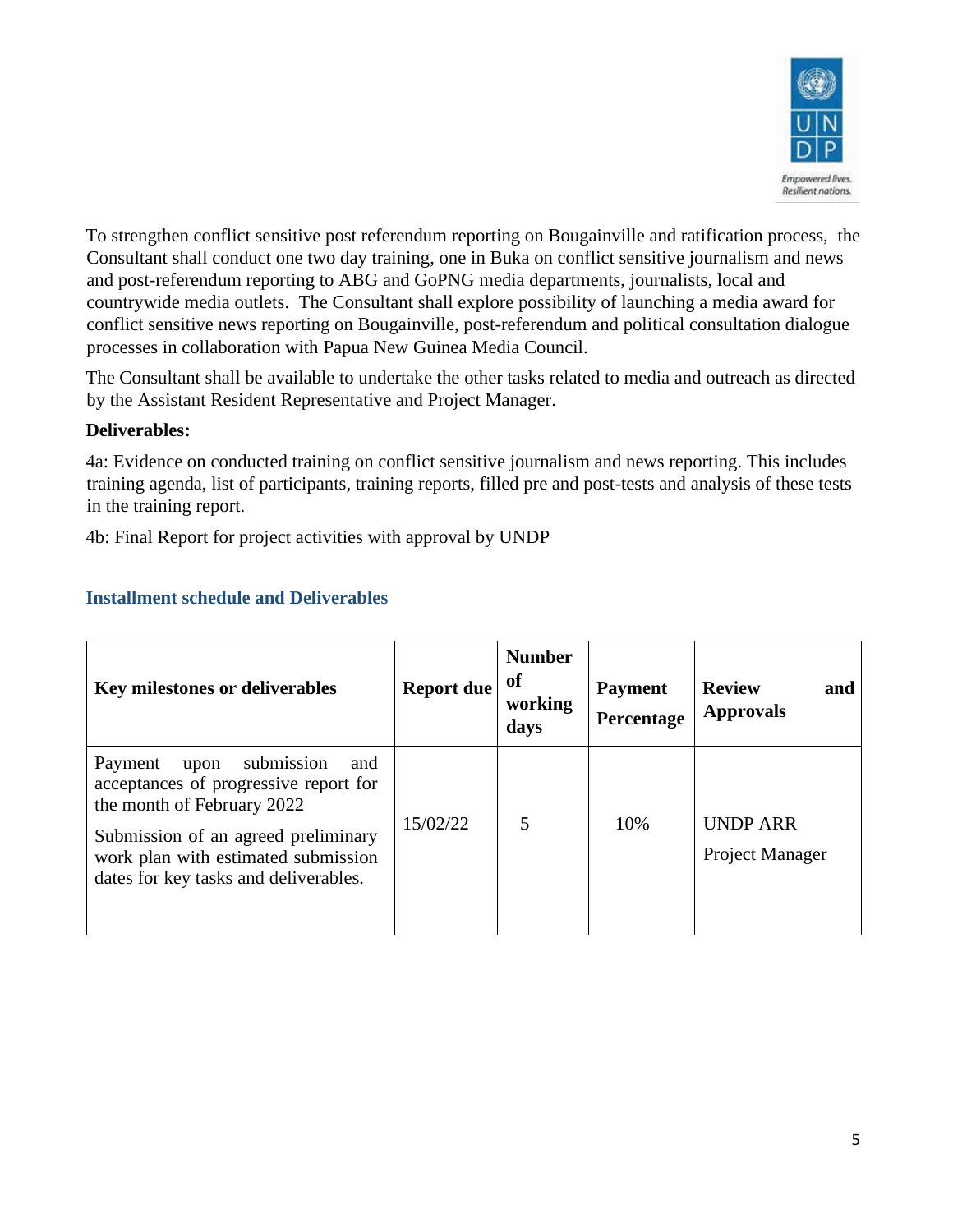

| Payment<br>submission<br>upon<br>and<br>acceptances of progressive report for<br>the month of March 2022<br>and<br>deliverables:<br>1c: Evidence of conducted training to<br>media departments of ABG and<br>NCOBA on effective communication<br>coverage of post-referendum process.<br>This includes training agenda, list of<br>participants, training reports, filled pre<br>and post-tests and analysis of these<br>tests in the training report.<br>1d: Instruments, survey questions and<br>tools to assess general understanding | 31/03/22 | 20 | 25% | <b>UNDP ARR</b><br>Project Manager |
|------------------------------------------------------------------------------------------------------------------------------------------------------------------------------------------------------------------------------------------------------------------------------------------------------------------------------------------------------------------------------------------------------------------------------------------------------------------------------------------------------------------------------------------|----------|----|-----|------------------------------------|
| on ratification and post-referendum<br>process among Bougainvillean<br>population and countrywide.                                                                                                                                                                                                                                                                                                                                                                                                                                       |          |    |     |                                    |
| Payment<br>submission<br>upon<br>and<br>acceptances of progressive report for<br>the month<br>April<br>2022<br>of<br>and<br>deliverables:                                                                                                                                                                                                                                                                                                                                                                                                |          |    |     |                                    |
| 2a: Evidence of commenting and<br>constructive feedback to development<br>of print media materials on post<br>referendum, ratification and BPA                                                                                                                                                                                                                                                                                                                                                                                           | 30/04/21 | 20 | 25% | <b>UNDP ARR</b>                    |
| 2b: Evidence of commenting and<br>constructive feedback and proposals for<br>development of the script and key<br>messages of the radio programmes on<br>post-referendum, ratification and BPA                                                                                                                                                                                                                                                                                                                                           |          |    |     | Project Manager                    |
| Evidence of commenting<br>2c:<br>and<br>constructive feedback and proposals<br>for development of the script and key<br>messages of videos and documentaries<br>on post-referendum, ratification and<br>BPA.                                                                                                                                                                                                                                                                                                                             |          |    |     |                                    |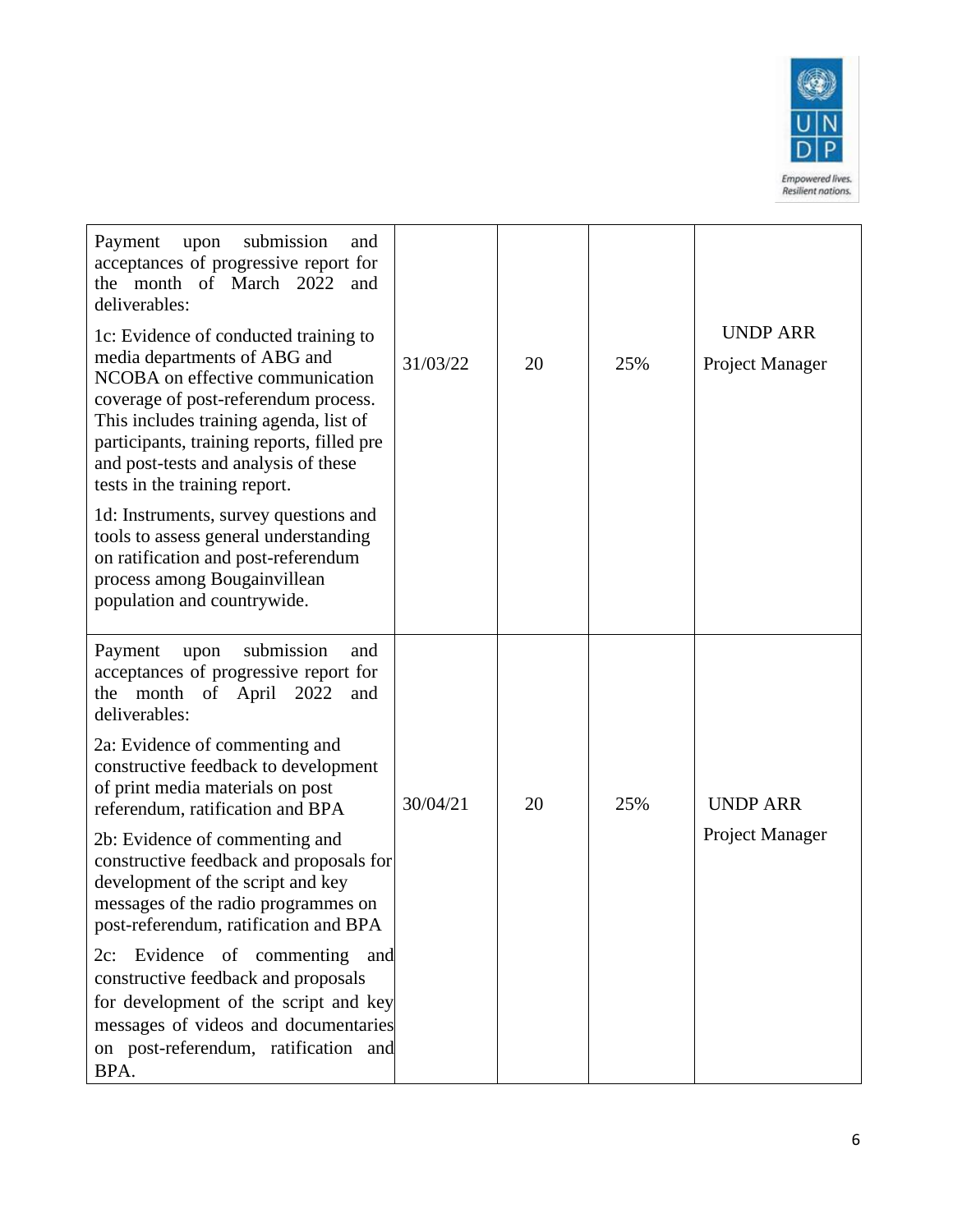

| submission<br>Payment<br>upon<br>and<br>acceptances of progressive report for<br>the month of May 2022<br>and<br>deliverables:<br>3a: coverage of project activities and<br>events, consultation and dialogue<br>meetings, the Summit (no less than 5<br>articles) with direct quotes, quality<br>photos<br>3b: two feature stories on the outcome<br>of communication and awareness<br>raising campaign, one in Bougainville<br>and one nationwide<br>4a: Evidence on conducted training on<br>conflict sensitive journalism and news<br>reporting. This includes<br>training<br>agenda, list of participants, training | 31/05/22   | 20 | 25% | <b>UNDP ARR</b><br>Project Manager |
|--------------------------------------------------------------------------------------------------------------------------------------------------------------------------------------------------------------------------------------------------------------------------------------------------------------------------------------------------------------------------------------------------------------------------------------------------------------------------------------------------------------------------------------------------------------------------------------------------------------------------|------------|----|-----|------------------------------------|
| reports, filled pre and post-tests and<br>analysis of these tests in the training<br>report. 4b: Final Report for project<br>activities with approval by UNDP                                                                                                                                                                                                                                                                                                                                                                                                                                                            |            |    |     | <b>UNDP ARR</b><br>Project Manager |
| submission<br>Payment<br>upon<br>and<br>acceptances of progressive report for<br>the month of February 2022 and<br>deliverables:                                                                                                                                                                                                                                                                                                                                                                                                                                                                                         | 24/06/2022 | 10 | 15% |                                    |
| Reports<br>Media<br>launch,<br>$1e$ :<br>on<br>implementation, and coverage of the<br>Communication campaign, lead by the<br>ABG's Bureau of Public Affairs,<br>Media and Communication and media<br>department of NCOBA<br>4b: Final Report for project activities<br>with approval by UNDP                                                                                                                                                                                                                                                                                                                             |            |    |     |                                    |
|                                                                                                                                                                                                                                                                                                                                                                                                                                                                                                                                                                                                                          |            |    |     |                                    |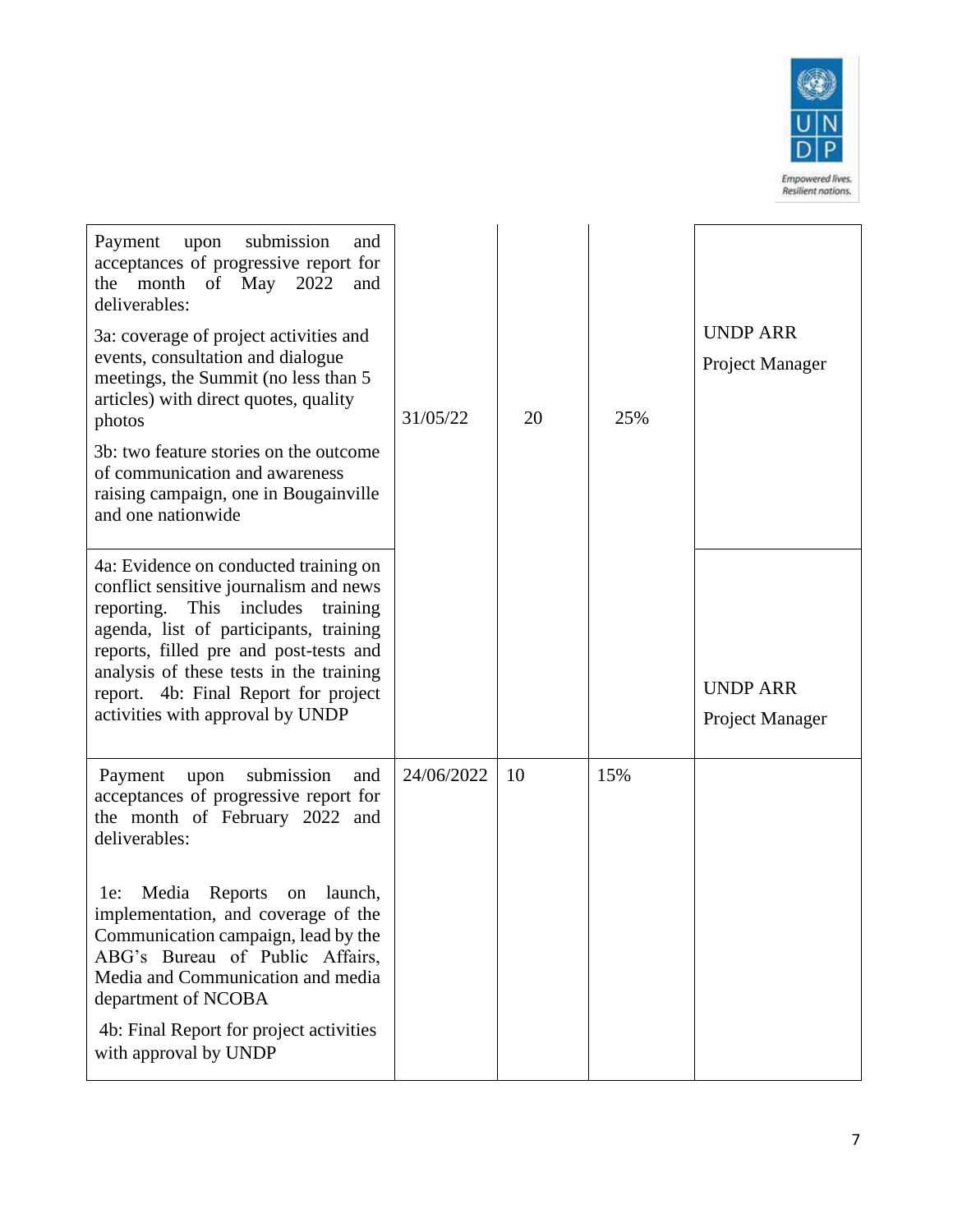

| working |  |
|---------|--|
| days    |  |

#### **Risk Mitigation Matrix**

To ensure Consultant's deliverables can be achieved and smooth work relationships among key Government partners can be established, the following measures will be implemented:

| <b>Current risks&amp; challenges</b>                                                                                                     | <b>Mitigation measure</b>                                                                                                                                                                                                                                |
|------------------------------------------------------------------------------------------------------------------------------------------|----------------------------------------------------------------------------------------------------------------------------------------------------------------------------------------------------------------------------------------------------------|
| Lack of information on post-referendum<br>processes                                                                                      | The Consultant will be provided with project<br>reports and background information materials                                                                                                                                                             |
| Lack of responsiveness from key Government<br>partners to timely provide information on post-<br>referendum awareness raising activities | The signed commitments on post-referendum<br>awareness raising strategy from department<br>heads will be ensured to advance awareness<br>raising campaign, the list of activities and clear<br>deadlines.                                                |
| Review and approval time for submitted<br>deliverables by UNDP                                                                           | Feedback on submitted deliverables will be<br>provided within 5 working days after submission<br>of the deliverable by the Consultant. In case if no<br>comments are provided within 5 working days,<br>the deliverables will be considered as accepted. |

#### **Resources Provided**

UNDP will provide background information to the Consultant to accomplish activities under this TOR and other necessary support.

#### **Supervision and reporting**

The Consultant will be supervised by UNDP Peacebuilding Fund Project Manager and Assistant Resident Representative. The Consultant will also work closely with the UNDP Country Office Communications team, who may also provide direction and guidance, as necessary to complete critical tasks.

#### **Education and experience**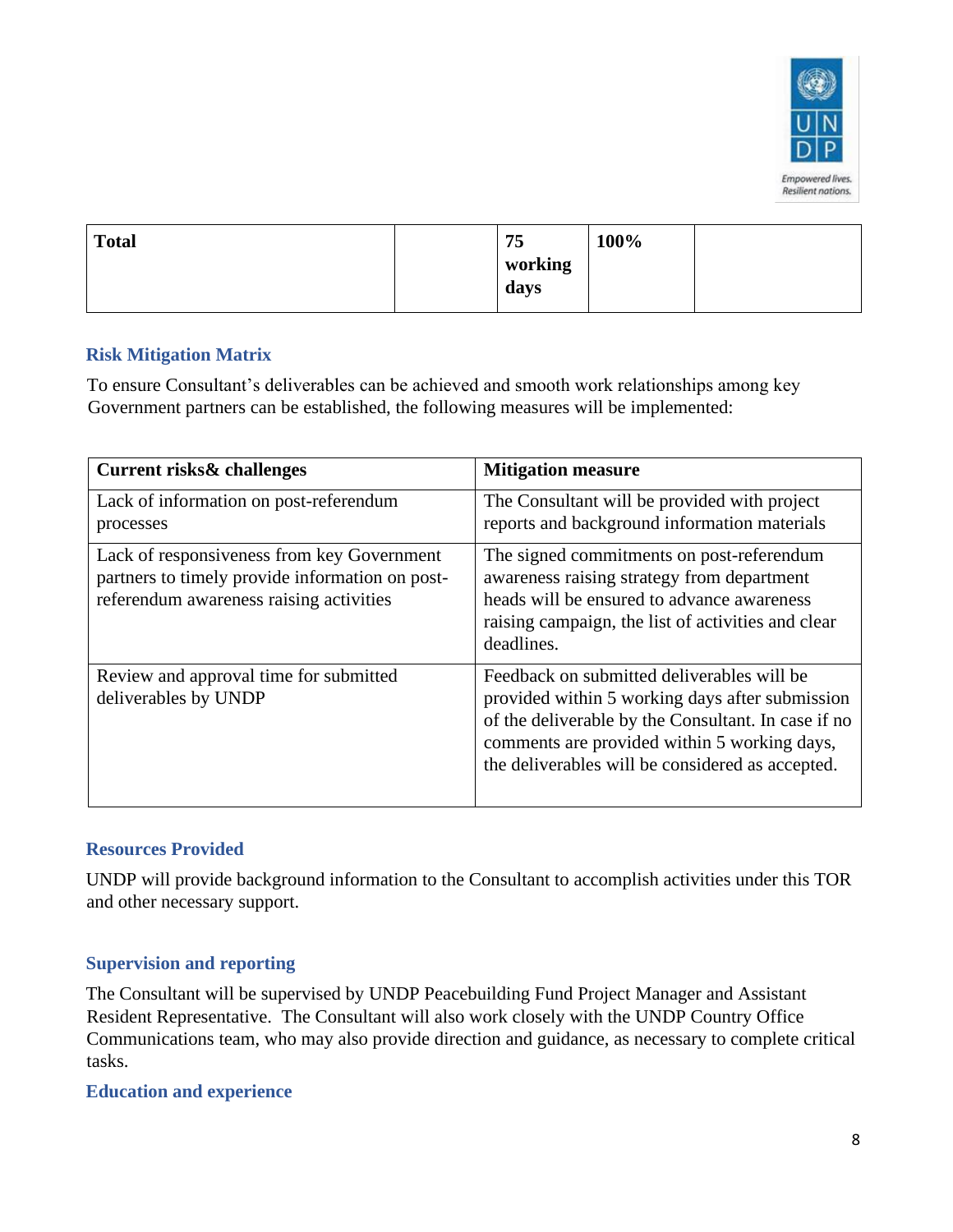

#### **Education:**

• Bachelor's degree in Arts, Communication, Journalism, Media or related field.

#### **Experience:**

- Minimum five years of overall relevant professional experience working in the fields of communication, peacebuilding media and/or innovation including setting up of mobile-based tools for data collection and communication, in post-conflict regions;
- Minimum three-years experience in providing media and communication skills trainings, including Conflict Sensitive Communication and Theatre for Conflict Transformation, to different target audiences;
- Minimum one year working experience within Papua New Guinea, as well as proven knowledge of key issues relating to Bougainville and the Bougainville Peace Agreement or similar Country experiences;
- Minimum one-year experience working within the UN system or similar international organizations

#### **Competencies**

- Demonstrates integrity by modelling the UN values and ethical standards;
- Displays cultural, gender, religion, race, nationality and age sensitivity and adaptability; Treats all people fairly without fear or favour.
- Service oriented
- Demonstrable leadership skills
- Good understanding of PNG/Bougainville culture and politics is strongly desirable
- Demonstrates knowledge working with NGO's, the Corporate sector and Government in post conflict regions;
- Promotes knowledge management in the UNDP system and learning environment in the office through leadership and personal example;
- Actively works towards continuing personnel development and expertise;
- Stimulates learning among colleagues and applies newly acquired skills;
- Demonstrated ability to collaborate and build strong relationship with key internal and external stakeholders;
- Consistently approaches work with energy and a positive, constructive attitude;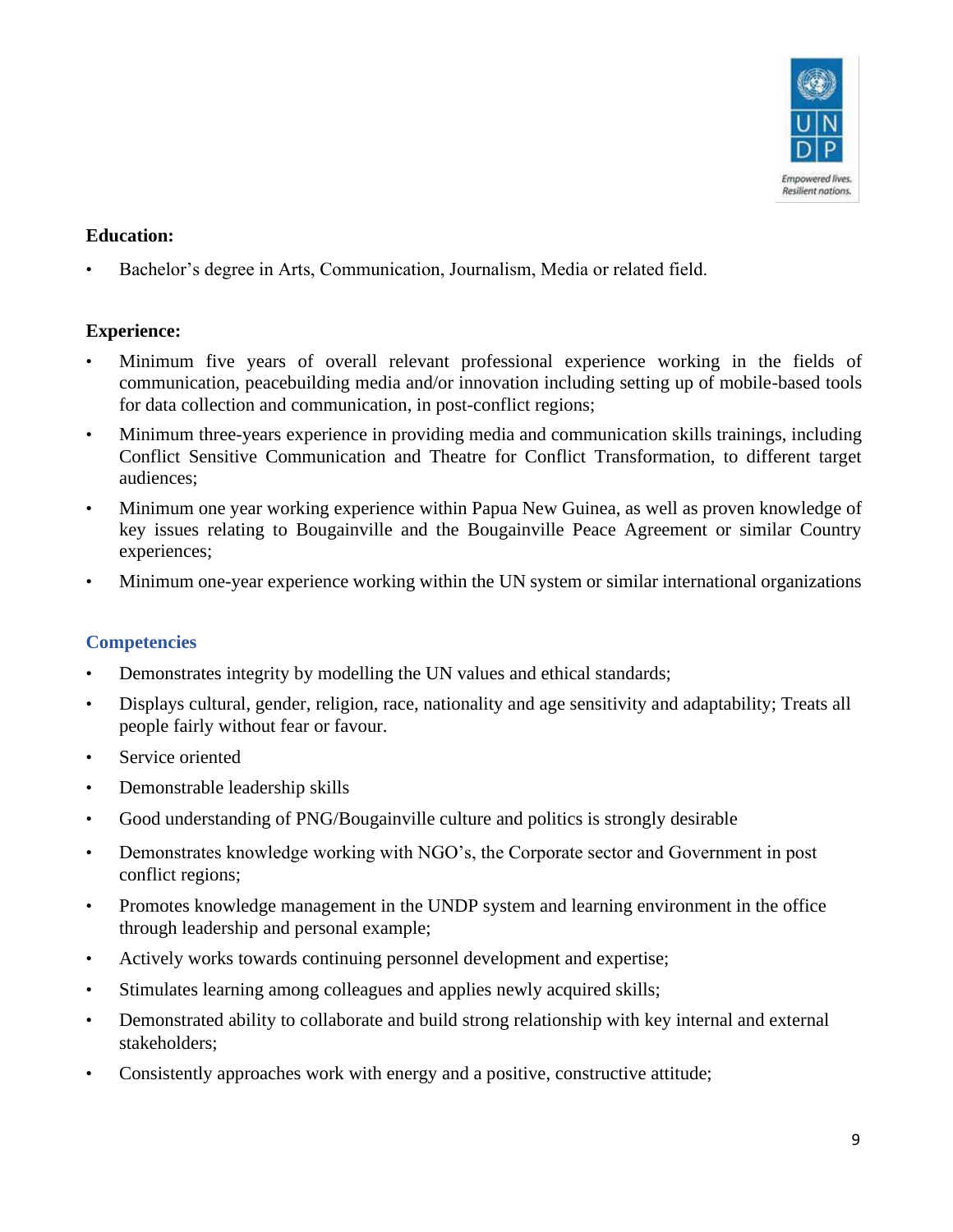

- Strong analytical, evaluation and conceptual thinking skills;
- Demonstrates openness to change and ability to manage complexities
- Leads teams effectively and shows mentoring, coaching as well as conflict resolution skills;
- Remains calm and in control even under pressure

## **Evaluation**

#### Cumulative analysis

The proposals will be evaluated using the cumulative analysis method with a split 70% technical and 30% financial scoring. The proposal with the highest cumulative scoring will be awarded the contract. Applications will be evaluated technically, and points are attributed based on how well the proposal meets the requirements of the Terms of Reference using the guidelines detailed in the table below:

When using this weighted scoring method, the award of the contract to be made to the individual consultant whose offer has been evaluated and determined as: a) Responsive/compliant/acceptable, and

- b) Having received the highest score out of a pre-determined set of weighted technical and financial criteria specific to the solicitation.
- \* Technical Criteria weighting; 70%
- \* Financial Criteria weighting; 30%

Only candidates obtaining a minimum of 49 points in the Technical Evaluation would be considered for the Financial Evaluation. Interviews may be conducted as part of technical assessment for shortlisted proposals.

| <b>Criteria</b>                                                                                                                                                                                                                                                     | <b>Points</b> | Percentage |
|---------------------------------------------------------------------------------------------------------------------------------------------------------------------------------------------------------------------------------------------------------------------|---------------|------------|
| <b>Qualification</b>                                                                                                                                                                                                                                                |               | 10%        |
| · Bachelor's degree in Arts, Communication, Journalism, Media or<br>related field                                                                                                                                                                                   | 10            |            |
| <b>Experience</b>                                                                                                                                                                                                                                                   |               | 40%        |
| • Minimum five years of overall relevant professional experience<br>working in the fields of communication, peacebuilding media and/or<br>innovation including setting up of mobile-based tools for data<br>collection and communication, in post-conflict regions; | 15            |            |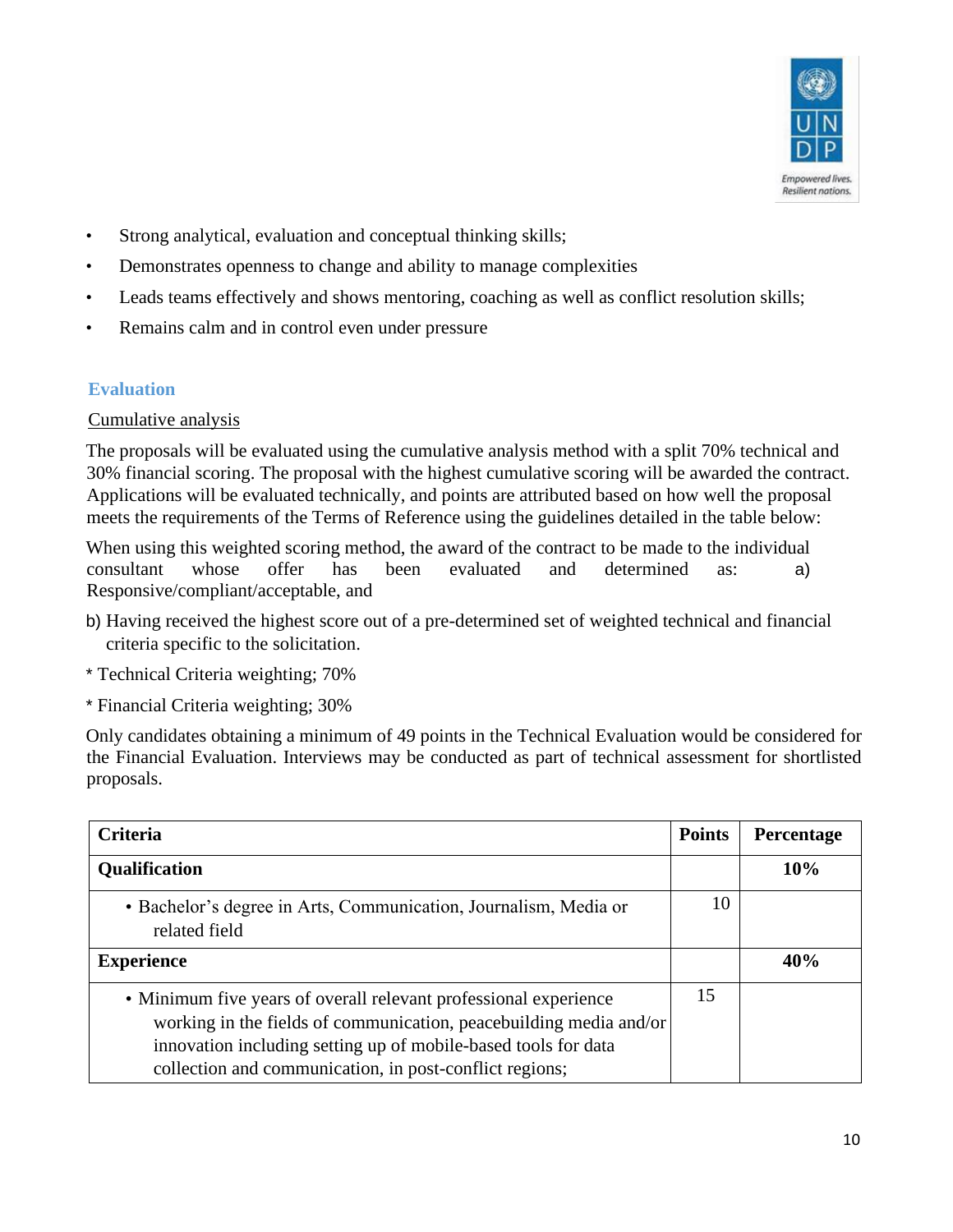

| • Minimum one-year experience in providing media and communication<br>skills trainings, including Conflict Sensitive Communication and<br>Theatre for Conflict Transformation, to different target audiences; | 10             |     |
|---------------------------------------------------------------------------------------------------------------------------------------------------------------------------------------------------------------|----------------|-----|
| · Minimum one year working experience within Papua New Guinea, as<br>well as proven knowledge of key issues relating to Bougainville and<br>the Bougainville Peace Agreement or similar Country experiences;  | 10             |     |
| • Minimum one-year experience working within the UN system or<br>similar international organizations                                                                                                          | 5              |     |
| <b>Competencies</b>                                                                                                                                                                                           |                | 20% |
| • Demonstrates integrity by modelling the UN values and ethical<br>standards;                                                                                                                                 | $\mathbf{1}$   |     |
| • Displays cultural, gender, religion, race, nationality and age sensitivity<br>and adaptability; Treats all people fairly without fear or favour.                                                            | $\overline{2}$ |     |
| • Service oriented                                                                                                                                                                                            | $\mathbf{1}$   |     |
| • Demonstrable leadership skills                                                                                                                                                                              | 1              |     |
| • Good understanding of PNG/Bougainville culture and politics is<br>strongly desirable                                                                                                                        | $\overline{2}$ |     |
| • Demonstrates knowledge working with NGO's, the Corporate sector<br>and Government in post-conflict regions;                                                                                                 | $\mathbf{1}$   |     |
| • Promotes knowledge management in the UNDP system and learning<br>environment in the office through leadership and personal example;                                                                         | $\mathbf{1}$   |     |
| • Actively works towards continuing personnel development and<br>expertise;                                                                                                                                   | $\mathbf{1}$   |     |
| • Stimulates learning among colleagues and applies newly acquired<br>skills;                                                                                                                                  | $\overline{2}$ |     |
| • Demonstrated ability to collaborate and build strong relationship with<br>key internal and external stakeholders;                                                                                           | $\mathbf{1}$   |     |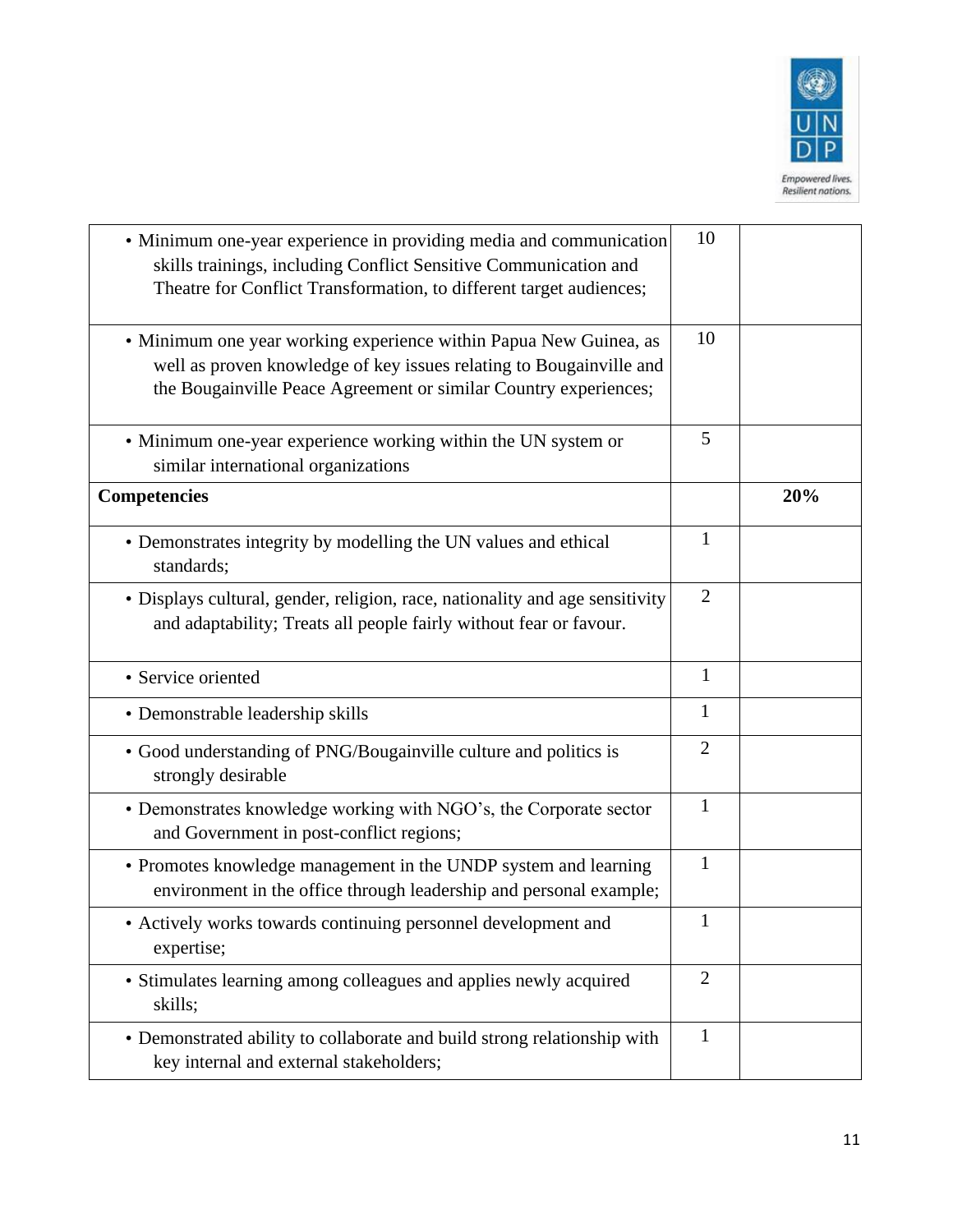

| • Consistently approaches work with energy and a positive,<br>constructive attitude;                                        |   |      |
|-----------------------------------------------------------------------------------------------------------------------------|---|------|
| • Strong analytical, evaluation and conceptual thinking skills;                                                             | 2 |      |
| • Demonstrates openness to change and ability to manage complexities                                                        |   |      |
| • Leads teams effectively and shows mentoring, coaching as well as<br>conflict resolution skills;                           |   |      |
| • Remains calm and in control even under pressure                                                                           | 2 |      |
| <b>Technical Criteria</b>                                                                                                   |   | 70%  |
| **If necessary interviews shall also be conducted as part of the technical<br>evaluation to ascertain best value for money. |   |      |
| Financial Criteria – Combined Cumulative Method                                                                             |   | 30%  |
| <b>Total</b>                                                                                                                |   | 100% |

#### **Recommended Presentation of Offer**

The following documents will be requested;

- a) Duly accomplished **Letter of Confirmation of Interest and Availability** using the template provided by UNDP (a separate file from technical proposal which includes P11 and Brief description) and is password protected. Password for financial proposal must not be provided to UNDP until requested by UNDP. The Technical Proposal shall not include any price or financial information. A Technical Proposal containing material financial information or failure to follow this instruction will be declared non-responsive.
- b) **Signed P11/ Updated CV,** indicating all past experience from similar projects, as well as the contact details (email and telephone number) of the Candidate and at least three (3) professional references;
- c) **Brief description** of why the individual considers him/herself as the most suitable for the assignment, and a methodology, if applicable, on how they will approach and complete the assignment. A methodology is recommended for intellectual services, but may be omitted for support services (Limit of 500 characters)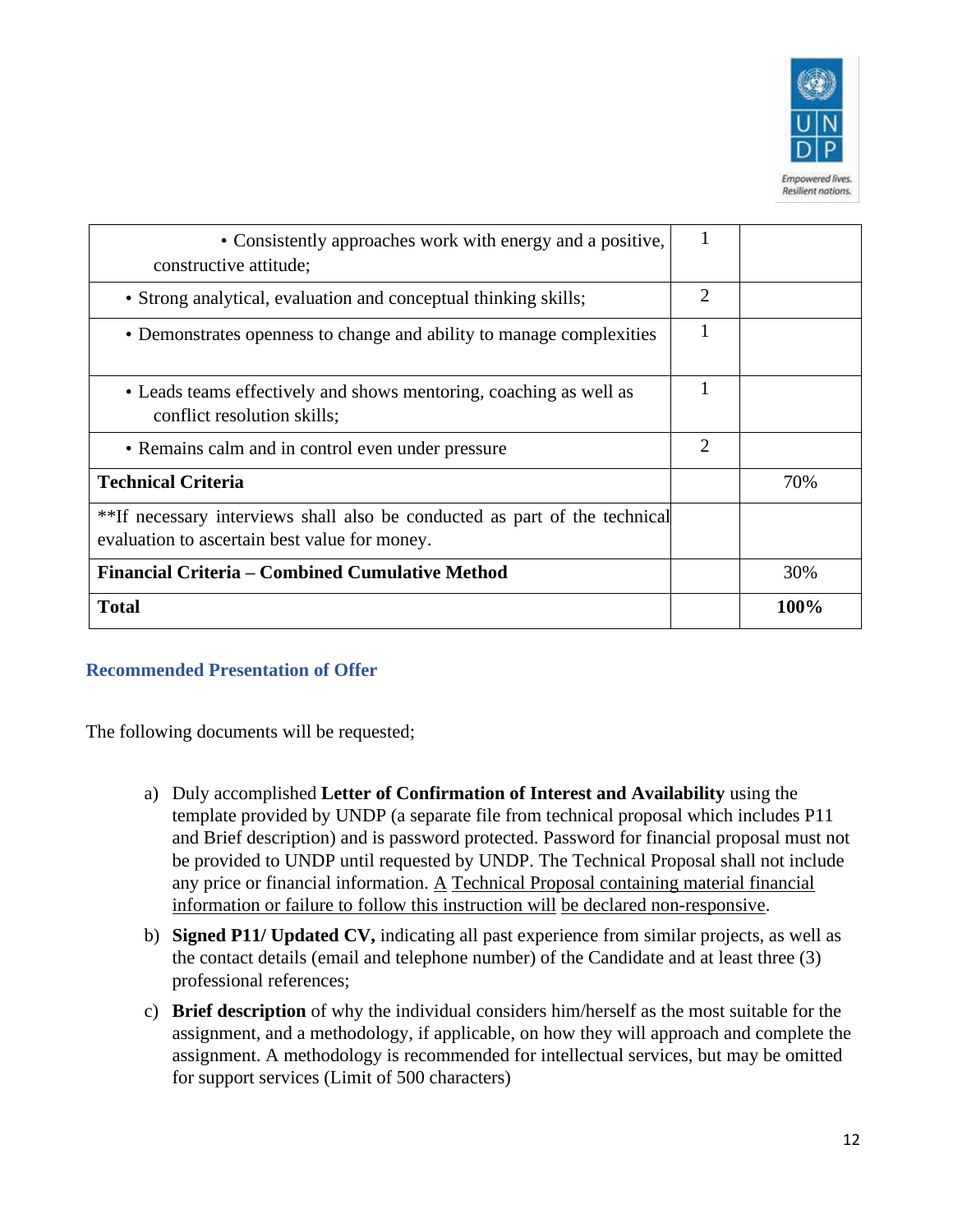

- d) **Financial Proposal** that indicates the all-inclusive fixed total contract price, supported by a breakdown of costs, as per template provided. If an Offeror is employed by an organization/company/institution, and he/she expects his/her employer to charge a management fee in the process of releasing him/her to UNDP under Reimbursable Loan Agreement (RLA), the Offeror must indicate at this point, and ensure that all such costs are duly incorporated in the financial proposal submitted to UNDP.
- e) **Written samples** of articles, training materials produced by the Consultant, covering thematic areas on BPA, Bougainville referendum, conflict sensitive journalism etc.

## **Lump sum contracts**

The financial proposal shall specify a total lump sum amount, and payment terms around specific and measurable (qualitative and quantitative) deliverables (i.e. whether payments fall in instalments or upon completion of the entire contract). Payments are based upon output, i.e. upon delivery of the services specified in the TOR. In order to assist the requesting unit in the comparison of financial proposals, the financial proposal will include a breakdown of this lump sum amount (including travel, living expenses, and number of anticipated working days).

#### **Financial proposal format:**

|    | <b>Item</b>                                                                                                                        | Unit<br>measure | Unit<br>cost in<br><b>USD</b> | <b>Number</b><br>of units | <b>Total</b><br>cost in<br><b>USD</b> |
|----|------------------------------------------------------------------------------------------------------------------------------------|-----------------|-------------------------------|---------------------------|---------------------------------------|
| 1. | Daily fee                                                                                                                          | Day             |                               | 75                        |                                       |
| 2. | All-inclusive per diem including<br>accommodation, meals and incidentals for<br>travel within Autonomous Region of<br>Bougainville | Per diem        |                               | 15                        |                                       |
| 3. | Flight tickets to Bougainville                                                                                                     | Roundtrip       |                               | 3                         |                                       |
| 4. | Other related costs (to be specified)                                                                                              |                 |                               |                           |                                       |